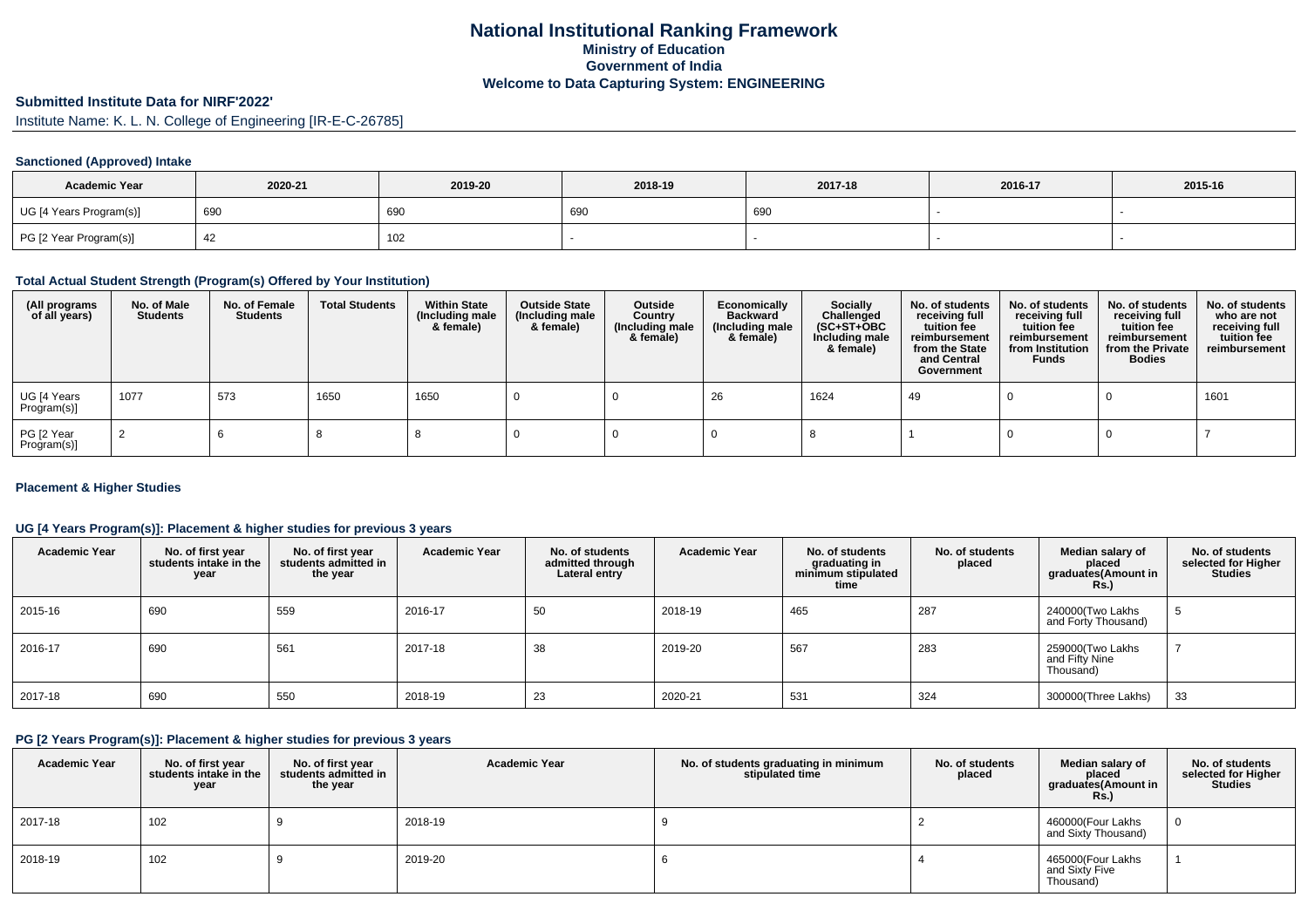| 2019-20 | 102 |  | 2020-21 |  |  | 1022<br>and Elarr<br>LIA<br>Thousand) |  |
|---------|-----|--|---------|--|--|---------------------------------------|--|
|---------|-----|--|---------|--|--|---------------------------------------|--|

#### **Ph.D Student Details**

| Ph.D (Student pursuing doctoral program till 2020-21 Students admitted in the academic year 2020-21 should not be entered here.) |         |                                                            |         |  |  |  |
|----------------------------------------------------------------------------------------------------------------------------------|---------|------------------------------------------------------------|---------|--|--|--|
| <b>Total Students</b>                                                                                                            |         |                                                            |         |  |  |  |
| Full Time                                                                                                                        |         | 10                                                         |         |  |  |  |
| Part Time                                                                                                                        |         | 41                                                         |         |  |  |  |
|                                                                                                                                  |         | No. of Ph.D students graduated (including Integrated Ph.D) |         |  |  |  |
|                                                                                                                                  | 2020-21 | 2019-20                                                    | 2018-19 |  |  |  |
| Full Time                                                                                                                        |         |                                                            |         |  |  |  |
| Part Time<br>19                                                                                                                  |         |                                                            |         |  |  |  |

### **Financial Resources: Utilised Amount for the Capital expenditure for previous 3 years**

| <b>Academic Year</b>                                                                                                                                                                      | 2020-21                                                                        | 2019-20                                                                 | 2018-19                                                                           |  |  |  |  |
|-------------------------------------------------------------------------------------------------------------------------------------------------------------------------------------------|--------------------------------------------------------------------------------|-------------------------------------------------------------------------|-----------------------------------------------------------------------------------|--|--|--|--|
|                                                                                                                                                                                           | <b>Utilised Amount</b>                                                         | <b>Utilised Amount</b>                                                  | <b>Utilised Amount</b>                                                            |  |  |  |  |
| Annual Capital Expenditure on Academic Activities and Resources (excluding expenditure on buildings)                                                                                      |                                                                                |                                                                         |                                                                                   |  |  |  |  |
| Library (Books, Journals and e-Resources only)                                                                                                                                            | 176906 (One Lakh Seventy six thousand Nine hundred and six<br>only)            | 115572 (one lakh fifteen thousand five hundred and seventy<br>two only) | 92638 (Ninety two thousand six hundred and thirty eight only)                     |  |  |  |  |
| New Equipment and software for Laboratories                                                                                                                                               | 2203585 (Twenty two lakhs three thousand five hundred and<br>eighty five only) | 1188078 (eleven lakhs eighty eight thousand and seventy eight<br>only)  | 2242342 (Twenty Two lakhs forty two thousand Three hundred<br>and forty two only) |  |  |  |  |
| <b>Engineering Workshops</b>                                                                                                                                                              | $0$ (zero)                                                                     | 0 (zero)                                                                | $0$ (zero)                                                                        |  |  |  |  |
| Other expenditure on creation of Capital Assets (For setting up<br>classrooms, seminar hall, conference hall, library, Lab, Engg<br>workshops excluding expenditure on Land and Building) | 60500 (Sixty Thousand and five hundred only)                                   | 10550 (Ten thousand and five hundred fifty only)                        | 624369 (SIx Lakhs Twenty four thousand Three hundred and<br>sixty nine only)      |  |  |  |  |

### **Financial Resources: Utilised Amount for the Operational expenditure for previous 3 years**

| Academic Year                                                                                                                                                                                   | 2020-21                                                                                          | 2019-20                                                                                  | 2018-19                                                                                       |  |  |  |  |
|-------------------------------------------------------------------------------------------------------------------------------------------------------------------------------------------------|--------------------------------------------------------------------------------------------------|------------------------------------------------------------------------------------------|-----------------------------------------------------------------------------------------------|--|--|--|--|
|                                                                                                                                                                                                 | <b>Utilised Amount</b>                                                                           | <b>Utilised Amount</b>                                                                   | <b>Utilised Amount</b>                                                                        |  |  |  |  |
| <b>Annual Operational Expenditure</b>                                                                                                                                                           |                                                                                                  |                                                                                          |                                                                                               |  |  |  |  |
| Salaries (Teaching and Non Teaching staff)                                                                                                                                                      | 62596064 (Six crore twenty five lakh ninety six thousand sixty<br>four only)                     | 106111317 (Ten crore sixty one lakh eleven thousand three<br>hundred and seventeen only) | 115432797 (Eleven Crore fifty four lakh thiry two thousand<br>seven hundred and ninety seven) |  |  |  |  |
| Maintenance of Academic Infrastructure or consumables and<br>other running expenditures (excluding maintenance of hostels<br>and allied services, rent of the building, depreciation cost, etc) | 26838175 (Two crore sixty eight lakh thirty eight thousand one<br>hundred and seventy five only) | 41203063 (Four crore twelve lakhs three thousand and sixty<br>three only)                | 507776787 (Five crores Seven lakh Seventy Six thousand<br>Seven hundred and Eighty Seven)     |  |  |  |  |
| Seminars/Conferences/Workshops                                                                                                                                                                  | 120900 (One lakh Twenty thousand nine hundred only)                                              | 134072 (One lakh thirty four thousand Seventy Two only)                                  | 314144 (Three lakhs Fourteen thousand one hundred and forty<br>four)                          |  |  |  |  |

**IPR**

| Calendar year | 2020 | 2019 | 2018 |
|---------------|------|------|------|
|---------------|------|------|------|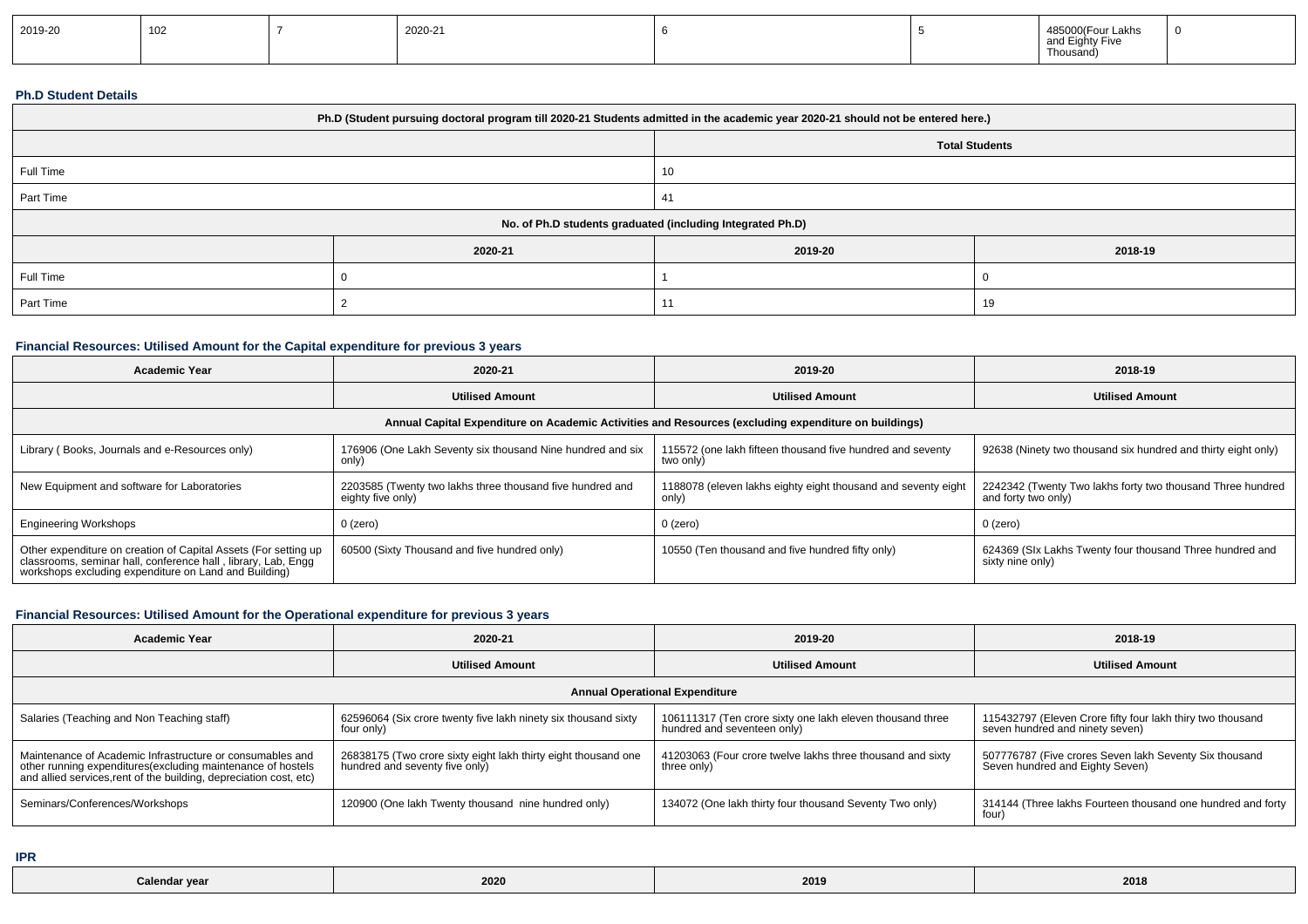| No. of Patents Published |  |  |
|--------------------------|--|--|
| No. of Patents Granted   |  |  |

### **Sponsored Research Details**

| <b>Financial Year</b>                    | 2020-21                                                     | 2019-20                                                  | 2018-19                                                               |
|------------------------------------------|-------------------------------------------------------------|----------------------------------------------------------|-----------------------------------------------------------------------|
| Total no. of Sponsored Projects          |                                                             |                                                          |                                                                       |
| Total no. of Funding Agencies            |                                                             |                                                          |                                                                       |
| Total Amount Received (Amount in Rupees) | 3358259                                                     | 4935700                                                  | 3637284                                                               |
| Amount Received in Words                 | Thirty Three Lakhs Fifty Eight Thousand Two Fifty Nine only | Forty Nine Lakhs Thirty Five Thousand and Seven Thousand | Thirty Six Lakhs Thirty Seven Thousand Two Hundred and<br>Eighty Four |

### **Consultancy Project Details**

| <b>Financial Year</b>                    | 2020-21                                                   | 2019-20                                                                                                                         | 2018-19 |
|------------------------------------------|-----------------------------------------------------------|---------------------------------------------------------------------------------------------------------------------------------|---------|
| Total no. of Consultancy Projects        | ∠ວ                                                        |                                                                                                                                 | -49     |
| Total no. of Client Organizations        |                                                           | 41                                                                                                                              | -49     |
| Total Amount Received (Amount in Rupees) | 426556                                                    | 1363437                                                                                                                         | 586715  |
| Amount Received in Words                 | Four Lakhs Twenty Six Thousand Five Hundred and Fifty Six | Thirteen Lakhs Sixty Three Thousand Four Hundred and Thirty   Five Lakhs Eighty Six Thousand Seven Hundred and Fifteen<br>Seven |         |

### **PCS Facilities: Facilities of physically challenged students**

| 1. Do your institution buildings have Lifts/Ramps?                                                                                                         | Yes, more than 40% of the buildings |
|------------------------------------------------------------------------------------------------------------------------------------------------------------|-------------------------------------|
| 2. Do your institution have provision for walking aids, including wheelchairs and transportation from one building to another for<br>handicapped students? | Yes                                 |
| 3. Do your institution buildings have specially designed toilets for handicapped students?                                                                 | Yes, more than 40% of the buildings |

# **Faculty Details**

| Srno | Name                                               | Age | Designation                | Gender | Qualification | <b>Experience (In</b><br>Months) | <b>Currently working</b><br>with institution? | <b>Joining Date</b> | <b>Leaving Date</b>      | <b>Association type</b> |
|------|----------------------------------------------------|-----|----------------------------|--------|---------------|----------------------------------|-----------------------------------------------|---------------------|--------------------------|-------------------------|
|      | RAJU<br>JEYAVELUMANI                               | 49  | <b>Assistant Professor</b> | Female | M.E.          | 156                              | Yes                                           | 09-07-2008          | $\overline{\phantom{a}}$ | Regular                 |
| 2    | <b>SATHIYAMURTHY</b><br>KUMARESH<br><b>PISKALA</b> | 47  | <b>Assistant Professor</b> | Male   | Ph.D          | 192                              | Yes                                           | 03-06-2009          | $- -$                    | Regular                 |
| 3    | <b>SUBRAMANIAN</b><br><b>SUBHA</b>                 | 41  | <b>Assistant Professor</b> | Female | Ph.D          | 170                              | Yes                                           | 01-07-2010          | $\overline{\phantom{a}}$ | Regular                 |
|      | SHENBAGAM<br>KANCHANA JEYA                         | 51  | Associate Professor        | Female | Ph.D          | 282                              | Yes                                           | 08-08-2005          | $\sim$                   | Regular                 |
| 5    | <b>VISHNUDAS</b><br><b>SURESHBABU</b><br>RAMIYA    | 55  | Associate Professor        | Male   | M.E.          | 309                              | Yes                                           | 24-07-2006          | $\overline{\phantom{a}}$ | Regular                 |
| 6    | SIVARAJ<br>ILANKUMARAN                             | 42  | Associate Professor        | Male   | Ph.D          | 199                              | Yes                                           | 16-12-2004          | $\overline{\phantom{a}}$ | Regular                 |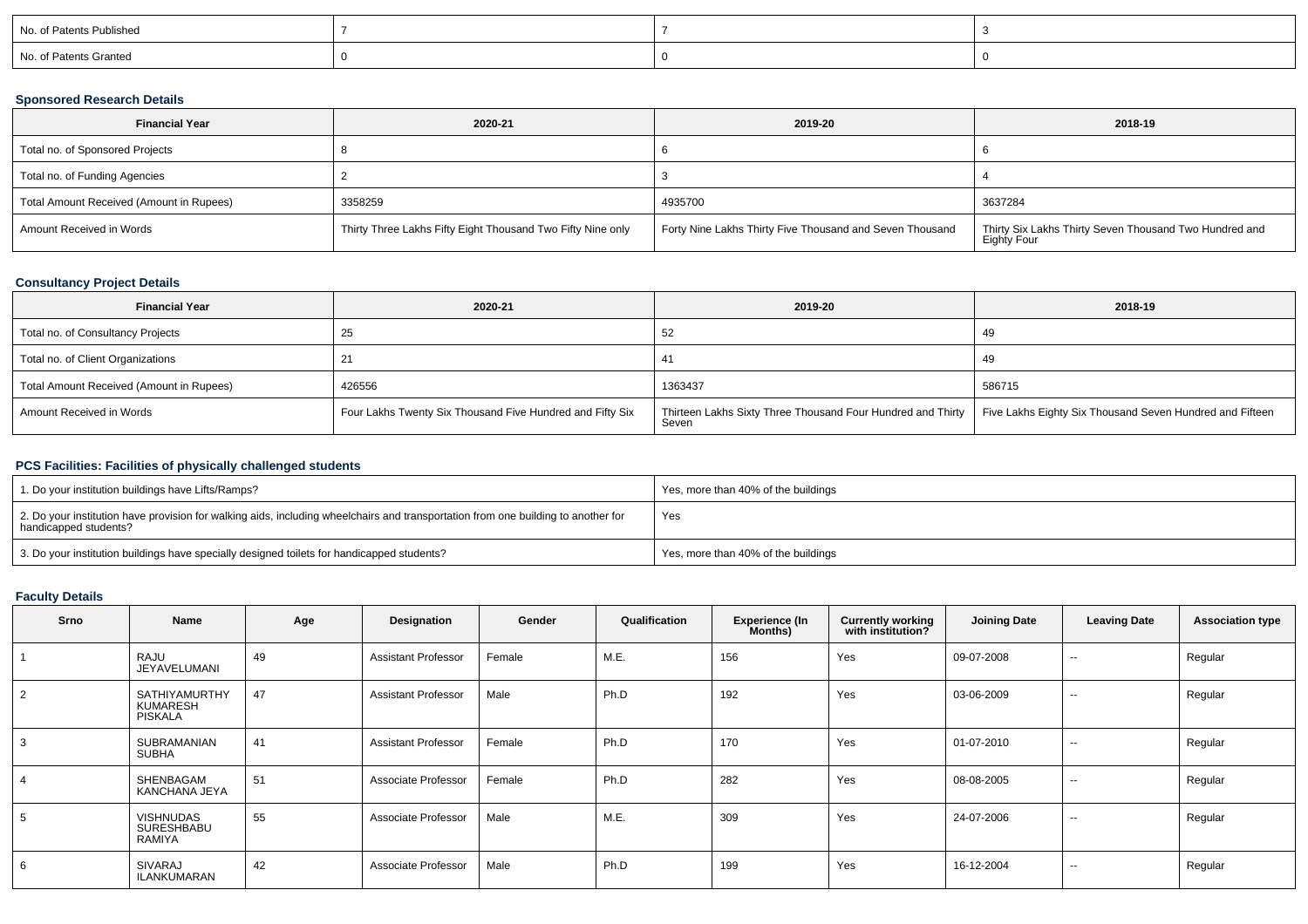|    | <b>KANNAN</b><br>DHANALAKSHMI                        | 34 | <b>Assistant Professor</b>                          | Female | M.E.   | 144 | Yes | 01-07-2009 | $\sim$                   | Regular |
|----|------------------------------------------------------|----|-----------------------------------------------------|--------|--------|-----|-----|------------|--------------------------|---------|
| 8  | SUBRAMANIAN<br>NAGAMMAI                              | 54 | Professor                                           | Female | M.Tech | 381 | Yes | 23-07-1998 | $\overline{\phantom{a}}$ | Regular |
| 9  | VENKATACHALAP<br><b>ATHY RAMPRASAD</b><br>AMBALAM    | 49 | Dean / Principal /<br>Director / Vice<br>Chancellor | Male   | Ph.D   | 317 | Yes | 26-02-1997 | $\overline{\phantom{a}}$ | Regular |
| 10 | <b>THANGADURAI</b><br>GOPU                           | 37 | <b>Assistant Professor</b>                          | Male   | M.E.   | 127 | Yes | 13-12-2010 | $\overline{\phantom{a}}$ | Regular |
| 11 | THIRUGNANASAM<br><b>BANDAN MUTHU</b>                 | 47 | <b>Assistant Professor</b>                          | Female | M.E.   | 181 | Yes | 20-06-2011 | $\sim$                   | Regular |
| 12 | RADHAKRISHNAN<br><b>PAVITHRA</b>                     | 34 | <b>Assistant Professor</b>                          | Female | M.E.   | 131 | Yes | 14-12-2011 | $\sim$                   | Regular |
| 13 | <b>RAJENDRAN</b><br>PANDIYARAJAN                     | 34 | <b>Assistant Professor</b>                          | Male   | Ph.D   | 108 | Yes | 01-07-2015 | $\sim$                   | Regular |
| 14 | RAGHAV G RAAJA                                       | 34 | <b>Assistant Professor</b>                          | Male   | M.E.   | 96  | No  | 17-07-2013 | 20-01-2021               | Regular |
| 15 | SATHISHKUMAR<br><b>PORSELVI</b>                      | 41 | Assistant Professor                                 | Female | Ph.D   | 199 | Yes | 06-07-2011 | $\sim$                   | Regular |
| 16 | <b>DURAIRAJ</b><br><b>SATHEESH</b><br><b>PANDIAN</b> | 40 | Associate Professor                                 | Male   | Ph.D   | 191 | Yes | 17-08-2006 | $\overline{\phantom{a}}$ | Regular |
| 17 | <b>MACHA KALAI</b><br><b>GANESH KUMARI</b>           | 46 | Assistant Professor                                 | Female | Ph.D   | 157 | Yes | 16-06-2008 | $\sim$                   | Regular |
| 18 | PARAMASIVAM<br>KARPAGAVALLI                          | 45 | Associate Professor                                 | Female | Ph.D   | 288 | Yes | 03-07-2001 | $\sim$                   | Regular |
| 19 | LAKSHMI<br>NARAYANAN<br><b>MEENAKSHI</b>             | 40 | <b>Assistant Professor</b>                          | Female | M.E.   | 198 | Yes | 16-07-2008 | $\sim$                   | Regular |
| 20 | <b>GANAPATHI</b><br><b>RAMESH</b>                    | 44 | Professor                                           | Male   | Ph.D   | 236 | Yes | 04-01-2007 | $\sim$                   | Regular |
| 21 | <b>VEERA KUMAR</b><br><b>KARPAGAM</b>                | 36 | <b>Assistant Professor</b>                          | Female | M.E.   | 174 | Yes | 08-08-2008 | $\sim$                   | Regular |
| 22 | RAJAMANI<br>ANANDHA<br><b>MURUGAN</b>                | 33 | <b>Assistant Professor</b>                          | Male   | M.E.   | 115 | Yes | 01-12-2011 | $\sim$                   | Regular |
| 23 | <b>RAMADOSS</b><br><b>VIJAYA BALAN</b>               | 35 | <b>Assistant Professor</b>                          | Male   | M.E.   | 96  | No  | 12-07-2013 | 31-10-2020               | Regular |
| 24 | <b>PONRAJ</b><br><b>SHARMADHA</b>                    | 32 | <b>Assistant Professor</b>                          | Female | M.E.   | 95  | Yes | 16-08-2013 | $\overline{\phantom{a}}$ | Regular |
| 25 | PERIYAKARUPPA<br><b>THEVAR</b><br>LOGANTHURAI        | 54 | Associate Professor                                 | Male   | Ph.D   | 228 | Yes | 09-01-2004 | $\overline{\phantom{a}}$ | Regular |
| 26 | CHANDRASEKARA<br>N SIVAPRAKASH<br>SOMALINGA          | 54 | Professor                                           | Male   | Ph.D   | 359 | Yes | 27-08-2004 | $\overline{\phantom{a}}$ | Regular |
| 27 | <b>DURAISAMY</b><br><b>ANAND</b>                     | 38 | <b>Assistant Professor</b>                          | Male   | M.E.   | 180 | Yes | 26-05-2010 | $\overline{\phantom{a}}$ | Regular |
| 28 | RAMAKRISHNAN<br>VEDHAVATHY<br><b>THOGULUVA</b>       | 44 | Associate Professor                                 | Female | Ph.D   | 245 | Yes | 03-07-2006 | $\overline{\phantom{a}}$ | Regular |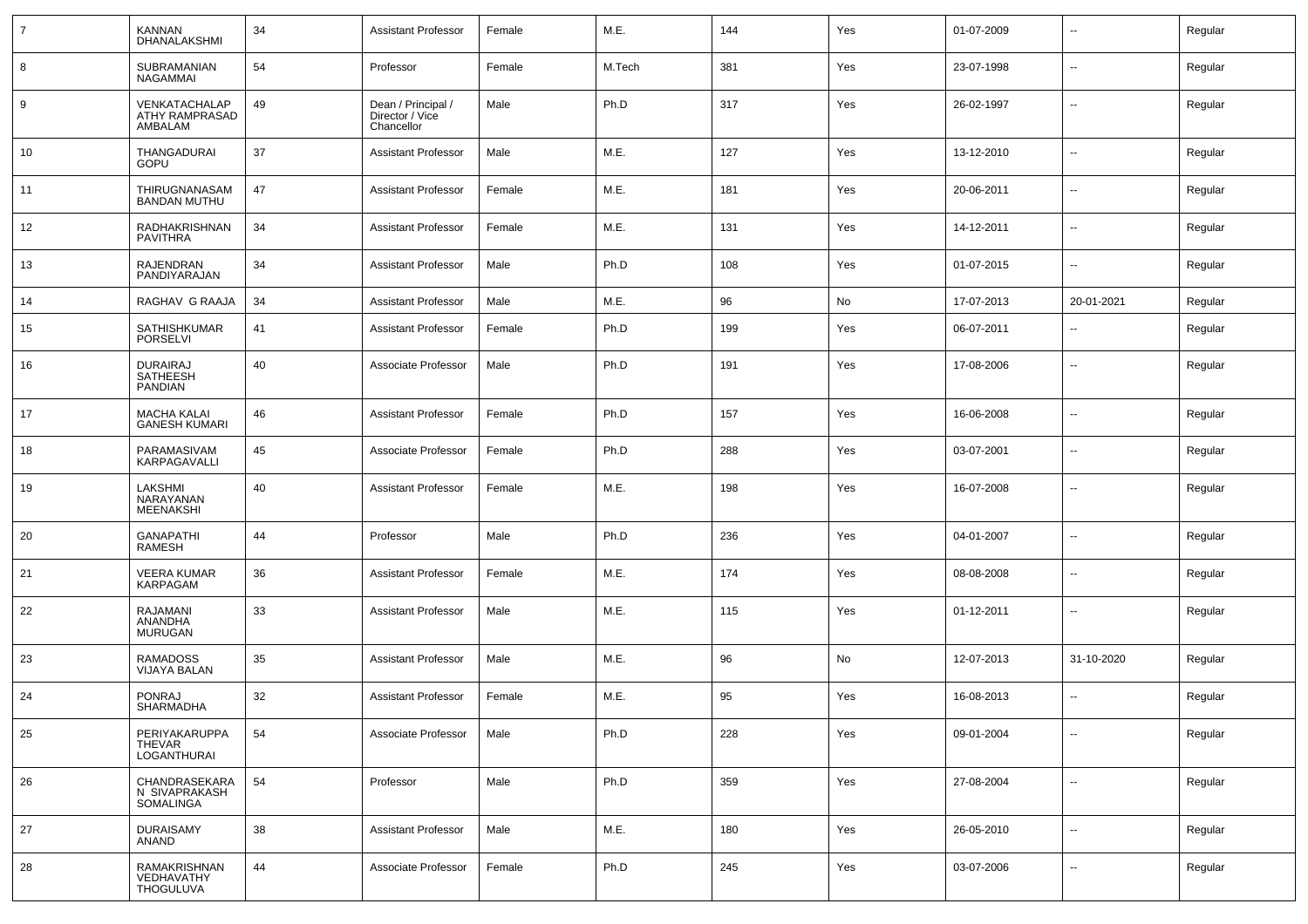| 29 | PALANICHAMY<br><b>UDHAYA KUMAR</b>                          | 45 | Professor                  | Male   | Ph.D   | 231 | Yes | 26-12-2002 | $\overline{\phantom{a}}$ | Regular |
|----|-------------------------------------------------------------|----|----------------------------|--------|--------|-----|-----|------------|--------------------------|---------|
| 30 | <b>VEMBADIAN</b><br>AKILANDESWARI                           | 37 | <b>Assistant Professor</b> | Female | Ph.D   | 138 | Yes | 02-05-2016 | $\sim$                   | Regular |
| 31 | JAWAHARLAL<br>NAGARAJAN                                     | 32 | <b>Assistant Professor</b> | Male   | Ph.D   | 109 | Yes | 14-06-2012 | $\sim$                   | Regular |
| 32 | <b>DURAIRAJ</b><br><b>MUTHUKRISHNAN</b>                     | 42 | <b>Assistant Professor</b> | Male   | Ph.D   | 142 | Yes | 02-09-2009 | $\sim$                   | Regular |
| 33 | PANDURENGAN<br>SABARINATH                                   | 43 | Associate Professor        | Male   | Ph.D   | 264 | Yes | 01-07-2004 | $\sim$                   | Regular |
| 34 | SRINIVASAN<br><b>MANOHARAN</b>                              | 52 | <b>Assistant Professor</b> | Male   | Ph.D   | 229 | Yes | 01-08-2007 | $\sim$                   | Regular |
| 35 | SOOSIAH ANGELIN<br>GRACE STELLA                             | 46 | Associate Professor        | Female | Ph.D   | 280 | Yes | 05-06-2009 | $\sim$                   | Regular |
| 36 | PANDIARAJ JEYA<br><b>DURGA</b>                              | 37 | <b>Assistant Professor</b> | Female | M.E.   | 191 | No  | 24-08-2005 | 30-04-2021               | Regular |
| 37 | SHUNMUGAM<br><b>BALAMURUGAN</b>                             | 39 | <b>Assistant Professor</b> | Male   | Ph.D   | 134 | Yes | 24-05-2010 | $\overline{\phantom{a}}$ | Regular |
| 38 | SADHANANDAM<br>SANTHA<br><b>VENKATESH</b><br><b>GUNNIYA</b> | 45 | <b>Assistant Professor</b> | Male   | M.E.   | 143 | Yes | 01-08-2008 | $\overline{\phantom{a}}$ | Regular |
| 39 | MARIMUTHU<br>SATHEESH KUMAR                                 | 38 | <b>Assistant Professor</b> | Male   | M.E.   | 190 | Yes | 23-09-2005 | --                       | Regular |
| 40 | RAMANATHAN<br><b>THENMOZHI</b>                              | 33 | <b>Assistant Professor</b> | Female | M.E.   | 90  | No  | 20-01-2014 | 27-11-2020               | Regular |
| 41 | <b>KRISHNAN</b><br>ARUNASAKTHI                              | 30 | <b>Assistant Professor</b> | Female | M.E.   | 84  | Yes | 29-06-2015 | $\overline{\phantom{a}}$ | Regular |
| 42 | ARUMUGAM<br>MARIMUTHU                                       | 46 | Associate Professor        | Male   | M.Tech | 289 | Yes | 21-06-1999 | --                       | Regular |
| 43 | VIVEKANANDA<br>KEJALAKSHMI                                  | 51 | Professor                  | Female | Ph.D   | 300 | Yes | 18-07-1996 | --                       | Regular |
| 44 | SUBRAMANIAN<br>RAVISANKAR                                   | 41 | <b>Assistant Professor</b> | Male   | M.E.   | 147 | Yes | 04-01-2010 | --                       | Regular |
| 45 | <b>RAMAIAH</b><br>ALAGESWARAN                               | 49 | Professor                  | Male   | Ph.D   | 306 | Yes | 20-05-2015 | --                       | Regular |
| 46 | <b>MALAR VIZHI</b><br>VELRAM                                | 33 | <b>Assistant Professor</b> | Female | M.E.   | 80  | Yes | 28-06-2017 | --                       | Regular |
| 47 | THANGAVEL<br>SAMYNATHAN                                     | 33 | <b>Assistant Professor</b> | Male   | M.E.   | 96  | Yes | 24-07-2013 | $\sim$                   | Regular |
| 48 | VIDYAPOORNACH<br>ARY GANESH<br>BABU EASWARI                 | 47 | <b>Assistant Professor</b> | Male   | M.E.   | 216 | Yes | 01-08-2008 | $\mathbf{u}$             | Regular |
| 49 | VADIVEL<br><b>MURUGAN</b><br>SIVARAM KUMAR                  | 39 | Associate Professor        | Male   | Ph.D   | 186 | Yes | 13-07-2007 | $\overline{\phantom{a}}$ | Regular |
| 50 | MURUGAVEL<br><b>JEYAMURUGAN</b>                             | 39 | <b>Assistant Professor</b> | Male   | M.E.   | 215 | Yes | 01-07-2010 | $\sim$                   | Regular |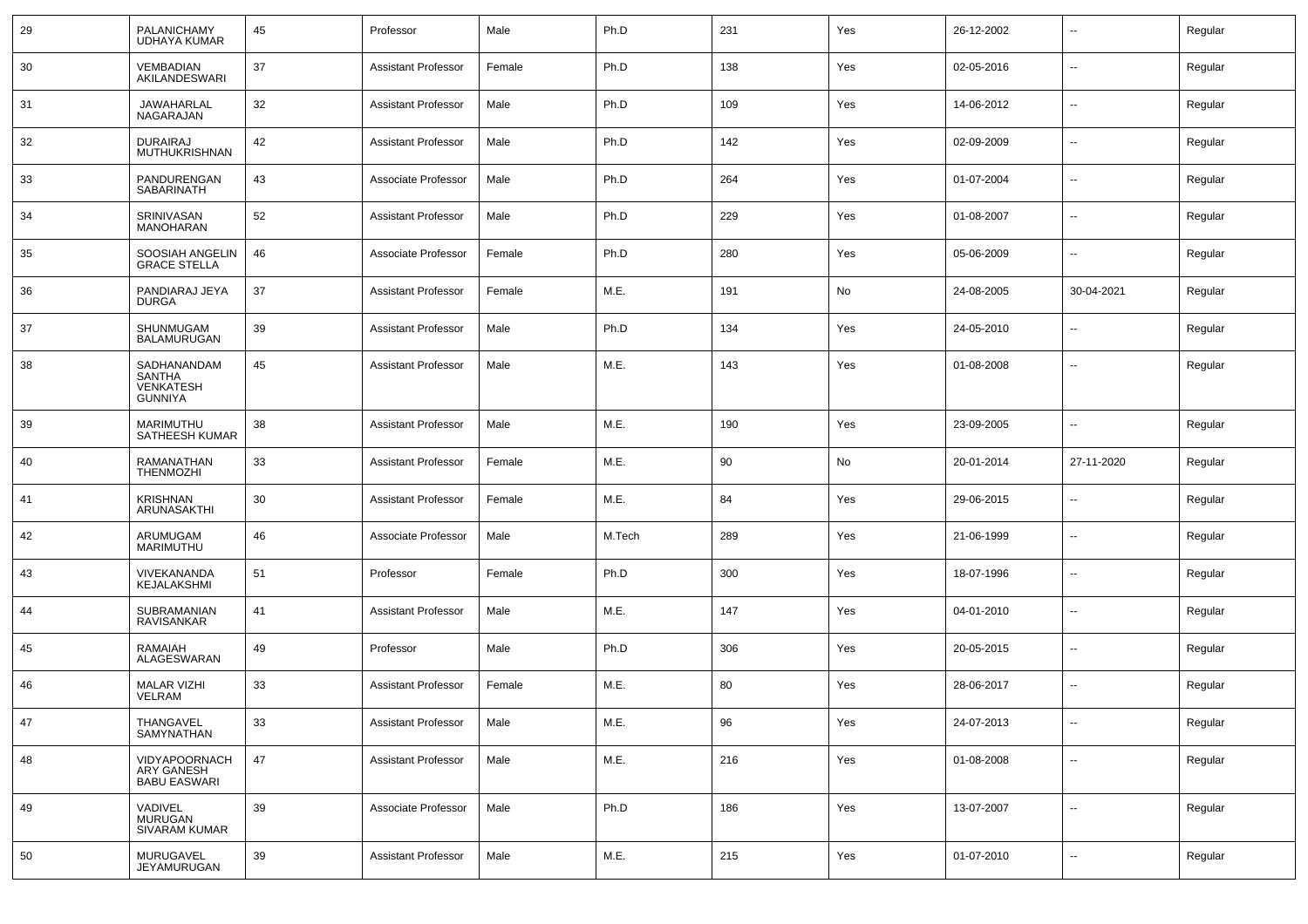| 51   | NITHIYANANTHAM<br><b>JANAKIRAMAN</b>                 | 39 | Professor                  | Male   | Ph.D | 192 | Yes | 01-07-2005 | $\overline{\phantom{a}}$ | Regular |
|------|------------------------------------------------------|----|----------------------------|--------|------|-----|-----|------------|--------------------------|---------|
| 52   | MAHALINGAM<br>AMUDHA                                 | 45 | <b>Assistant Professor</b> | Female | M.E. | 165 | Yes | 06-07-2009 | $\overline{\phantom{a}}$ | Regular |
| 53   | SUNDARAMOOTHY<br>PADMA PRIYA                         | 37 | <b>Assistant Professor</b> | Female | M.E. | 96  | No  | 29-06-2015 | 06-08-2020               | Regular |
| 54   | PARASURAMAN<br><b>GANESH KUMAR</b>                   | 43 | Professor                  | Male   | Ph.D | 245 | Yes | 26-06-2013 | $\overline{\phantom{a}}$ | Regular |
| 55   | <b>JAWAHAR</b><br>ALIKHAN SULTHAN<br><b>ALI KHAN</b> | 39 | <b>Assistant Professor</b> | Male   | M.E. | 144 | Yes | 02-07-2009 | н.                       | Regular |
| 56   | MADHAVACHARY<br>SATHEESH KUMAR<br>RANI               | 54 | Professor                  | Male   | Ph.D | 384 | Yes | 30-12-1998 | $\overline{a}$           | Regular |
| 57   | SANGAIAH<br><b>ILANGOVAN</b>                         | 49 | Associate Professor        | Male   | Ph.D | 223 | Yes | 18-12-2003 | $\overline{\phantom{a}}$ | Regular |
| 58   | <b>PANDIAN</b><br><b>RAVIKUMAR</b>                   | 42 | Associate Professor        | Male   | M.E. | 215 | Yes | 01-08-2005 | $\overline{\phantom{a}}$ | Regular |
| 59   | <b>BALU DEVI</b>                                     | 38 | <b>Assistant Professor</b> | Female | M.E. | 165 | Yes | 18-09-2014 | $\sim$                   | Regular |
| 60   | THANGAVELU<br>VIDHYA                                 | 32 | <b>Assistant Professor</b> | Female | M.E. | 109 | Yes | 01-06-2012 | $\overline{\phantom{a}}$ | Regular |
| 61   | <b>RAJENDRAN</b><br>JEYANTHI                         | 50 | Professor                  | Female | Ph.D | 276 | Yes | 23-07-1998 | $\overline{\phantom{a}}$ | Regular |
| 62   | MEENA<br>ARUNACHALAM                                 | 37 | <b>Assistant Professor</b> | Female | M.E. | 151 | Yes | 07-12-2011 | $\overline{\phantom{a}}$ | Regular |
| 63   | <b>RAMU LAKSHMI</b>                                  | 46 | Associate Professor        | Female | Ph.D | 276 | Yes | 12-12-2007 | $\sim$                   | Regular |
| 64   | NAGENDRAN<br><b>NANDHINI</b>                         | 32 | <b>Assistant Professor</b> | Female | M.E. | 85  | Yes | 25-06-2014 | $\sim$                   | Regular |
| 65   | CHELLIAH<br>ANBUMEENAKSHI                            | 40 | <b>Assistant Professor</b> | Female | Ph.D | 193 | Yes | 10-09-2007 | $\sim$                   | Regular |
| 66   | <b>SUBBURAJ</b><br><b>BRINDHA</b>                    | 32 | <b>Assistant Professor</b> | Female | M.E. | 108 | Yes | 11-07-2012 | $\overline{\phantom{a}}$ | Regular |
| 67   | PRABU DOSS<br><b>PREM KUMAR</b>                      | 50 | Associate Professor        | Male   | Ph.D | 156 | Yes | 02-07-2008 | $\sim$                   | Regular |
| 68   | <b>BALU NAGARAJAN</b>                                | 35 | <b>Assistant Professor</b> | Male   | M.E. | 149 | No  | 04-01-2010 | 30-04-2021               | Regular |
| 69   | <b>SAKTHIVEL</b><br><b>SURESH</b>                    | 45 | <b>Assistant Professor</b> | Male   | M.E. | 202 | Yes | 20-06-2011 | --                       | Regular |
| 70   | ARUNACHALAM<br>SELVARAJ                              | 43 | <b>Assistant Professor</b> | Male   | M.E. | 199 | Yes | 27-12-2004 | Щ,                       | Regular |
| $71$ | RAMAKRISHNAN<br>NAVEETH KUMAR                        | 33 | <b>Assistant Professor</b> | Male   | M.E. | 121 | No  | 22-06-2011 | 28-07-2021               | Regular |
| 72   | KAILASAM<br>GNANAMBAL                                | 47 | Professor                  | Female | Ph.D | 282 | Yes | 02-06-2004 | $\sim$                   | Regular |
| 73   | NATARAJAN VIMAL<br>RADHA VIGNESH                     | 34 | <b>Assistant Professor</b> | Male   | M.E. | 132 | Yes | 07-12-2011 | ₩,                       | Regular |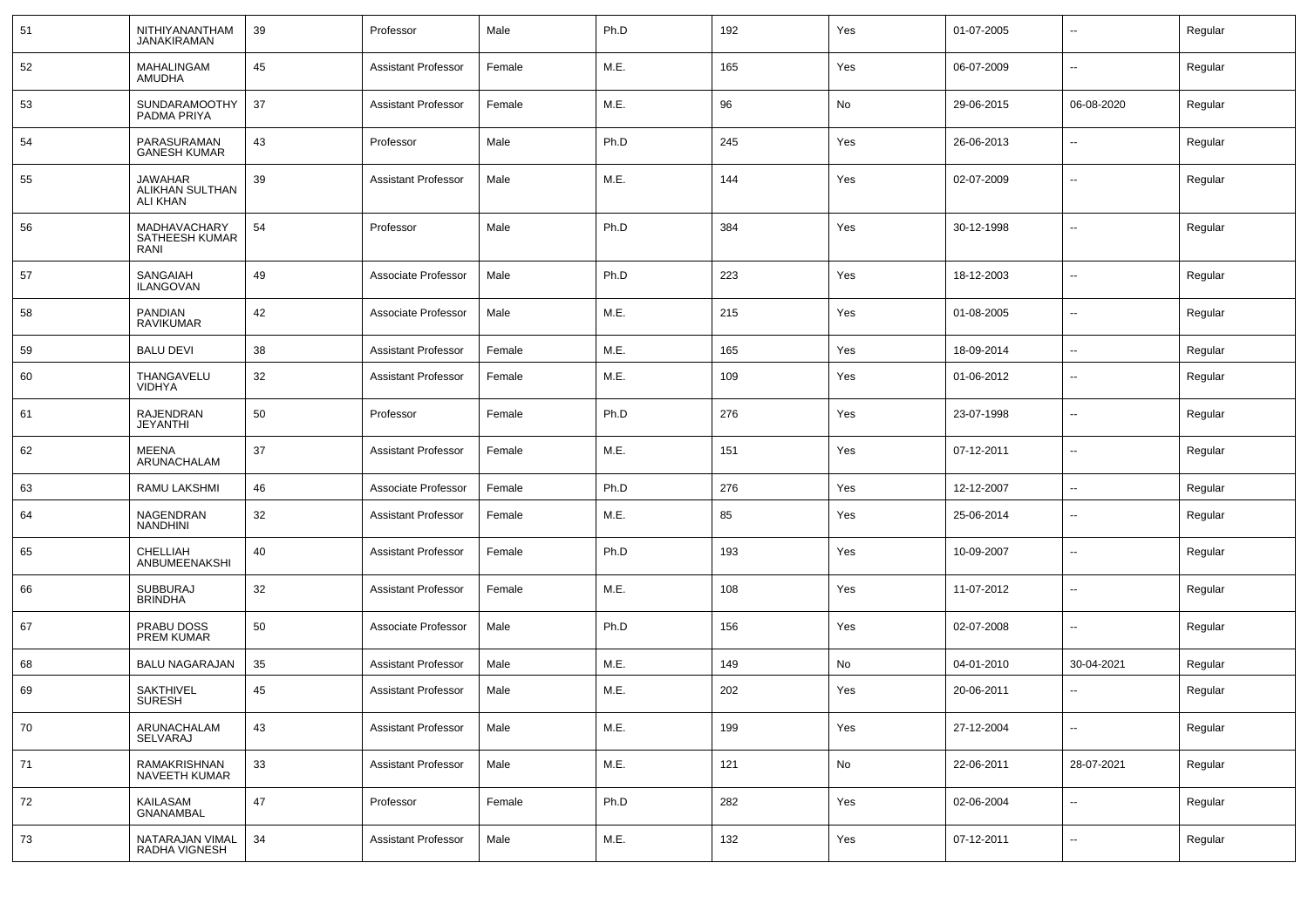| 74 | <b>SUTHANTHIRA</b><br>AMALRAJ MIRUNA<br><b>JOEAMALI</b> | 41 | Professor                  | Female | Ph.D   | 166 | Yes | 10-04-2013 | --                       | Regular |
|----|---------------------------------------------------------|----|----------------------------|--------|--------|-----|-----|------------|--------------------------|---------|
| 75 | LAKSHMANAN<br>VIJAYA KUMAR<br><b>THARMIYA</b>           | 43 | <b>Assistant Professor</b> | Male   | M.E.   | 148 | Yes | 07-07-2014 | $\sim$                   | Regular |
| 76 | SIVARAMALINGAM<br>NALLATHAMBI                           | 45 | <b>Assistant Professor</b> | Male   | M.E.   | 147 | Yes | 07-12-2011 | $\sim$                   | Regular |
| 77 | MARKANDAMANI<br>BALAMURUGAN                             | 39 | <b>Assistant Professor</b> | Male   | M.E.   | 133 | Yes | 02-06-2010 | $\sim$                   | Regular |
| 78 | RAJU SHANTHY<br>KANDASAMY                               | 53 | Associate Professor        | Female | Ph.D   | 303 | Yes | 27-02-2006 | $\sim$                   | Regular |
| 79 | <b>GANAPATHY</b><br><b>RAJESWARI</b>                    | 36 | <b>Assistant Professor</b> | Female | M.Tech | 156 | Yes | 19-06-2013 | $\sim$                   | Regular |
| 80 | <b>SWAMYNATHAN</b><br>VIJAYASHARMILA                    | 30 | <b>Assistant Professor</b> | Female | M.E.   | 73  | Yes | 30-06-2015 | $\sim$                   | Regular |
| 81 | VEERARAGHAVAN<br><b>BHASKAR</b>                         | 57 | Associate Professor        | Male   | M.E.   | 319 | Yes | 28-12-1998 | $\overline{\phantom{a}}$ | Regular |
| 82 | RAVICHANDRAN<br>KIRUBAHARI                              | 33 | <b>Assistant Professor</b> | Female | M.E.   | 144 | Yes | 01-07-2009 | $\sim$                   | Regular |
| 83 | JEYARAJ RAJESH<br><b>BABU</b>                           | 41 | Associate Professor        | Male   | Ph.D   | 215 | Yes | 04-08-2003 | $\overline{\phantom{a}}$ | Regular |
| 84 | NARAYANAN<br>VISHNU DEVI                                | 32 | <b>Assistant Professor</b> | Female | M.E.   | 132 | Yes | 21-07-2010 | $\sim$                   | Regular |
| 85 | APPUSAMY<br><b>UMARANI</b>                              | 48 | Professor                  | Female | Ph.D   | 272 | Yes | 17-06-2004 | $\overline{\phantom{a}}$ | Regular |
| 86 | MUTHUVELU<br>KANNAN<br>SURYANARAYANA<br>N               | 51 | Professor                  | Male   | Ph.D   | 300 | Yes | 18-07-1996 | --                       | Regular |
| 87 | RENGARAJAN<br><b>JEYAPANDIPRATH</b><br>AP               | 34 | <b>Assistant Professor</b> | Male   | M.E.   | 126 | Yes | 02-07-2011 | --                       | Regular |
| 88 | SELVARAJ<br>RAMALAKSHMI                                 | 35 | <b>Assistant Professor</b> | Female | Ph.D   | 94  | Yes | 26-06-2015 | $\sim$                   | Regular |
| 89 | PALANICHAMY<br><b>SENTHIL BABU</b>                      | 50 | Associate Professor        | Male   | M.E.   | 282 | No  | 03-07-2000 | 31-03-2021               | Regular |
| 90 | <b>CHINNA</b><br>PALANICHAMY<br>VIMALARANI              | 47 | Associate Professor        | Female | Ph.D   | 163 | Yes | 15-06-2016 | $\sim$                   | Regular |
| 91 | RATHINAM<br>THANSEKHAR                                  | 54 | Professor                  | Male   | Ph.D   | 356 | Yes | 28-06-2010 | $\sim$                   | Regular |
| 92 | RAJENDRAN<br><b>ASHOK KUMAR</b>                         | 41 | <b>Assistant Professor</b> | Male   | Ph.D   | 177 | Yes | 06-06-2008 | $\overline{\phantom{a}}$ | Regular |
| 93 | MUTHURAMAN<br>NAGARAJAN<br><b>GNANI</b>                 | 50 | Associate Professor        | Male   | M.E.   | 306 | Yes | 02-01-1997 | $\sim$                   | Regular |
| 94 | MUNIYASAMY<br>MOHANRAJ                                  | 40 | <b>Assistant Professor</b> | Male   | M.E.   | 144 | Yes | 14-06-2012 | Ξ.                       | Regular |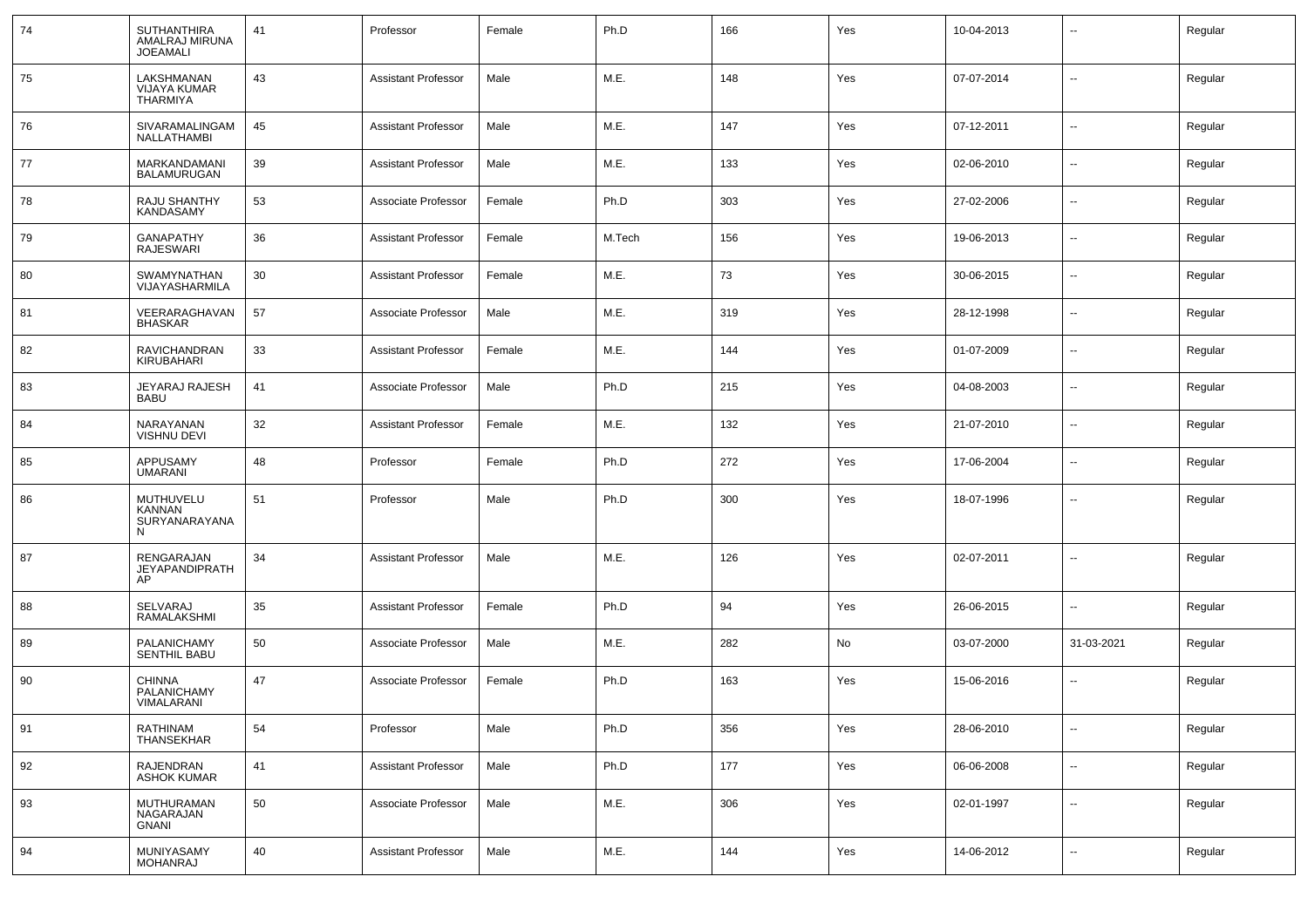| 95  | SUBRAMANIAN<br>VENKATANARAYA<br><b>NAN</b>       | 52 | Professor                  | Male   | Ph.D   | 235 | Yes | 02-05-2008 | $\sim$                   | Regular |
|-----|--------------------------------------------------|----|----------------------------|--------|--------|-----|-----|------------|--------------------------|---------|
| 96  | <b>RAJAPANDI</b><br>THILAGAVATHY                 | 42 | <b>Assistant Professor</b> | Female | M.E.   | 228 | Yes | 26-12-2007 | $\sim$                   | Regular |
| 97  | SUBRAMANIAN<br>SARMILA SIDDHA                    | 50 | <b>Assistant Professor</b> | Female | M.E.   | 178 | No  | 06-09-2007 | 30-06-2021               | Regular |
| 98  | <b>MOHAN RAGHINI</b>                             | 36 | <b>Assistant Professor</b> | Female | Ph.D   | 158 | Yes | 19-05-2008 | $\sim$                   | Regular |
| 99  | LOGANATHAN<br><b>VIVEK</b><br>KRISHNAKUMAR       | 39 | <b>Assistant Professor</b> | Male   | M.E.   | 144 | Yes | 06-07-2009 | $\sim$                   | Regular |
| 100 | CHINGADURAI<br>PANDIAN                           | 40 | <b>Assistant Professor</b> | Male   | M.E.   | 203 | No  | 20-12-2010 | 18-01-2021               | Regular |
| 101 | <b>SURESH KUMAR</b><br><b>VENKATA</b><br>LAKSHMI | 33 | <b>Assistant Professor</b> | Female | M.E.   | 103 | Yes | 29-06-2015 | $\sim$                   | Regular |
| 102 | SELVARAJ<br>PARTHASARATHY                        | 44 | Professor                  | Male   | Ph.D   | 228 | Yes | 17-12-2003 | $\sim$                   | Regular |
| 103 | AMALADASAN<br><b>MANOJ</b>                       | 33 | <b>Assistant Professor</b> | Male   | M.Tech | 115 | Yes | 07-12-2011 | $\overline{\phantom{a}}$ | Regular |
| 104 | <b>RAMESH SRIDEVI</b>                            | 34 | <b>Assistant Professor</b> | Female | M.E.   | 145 | Yes | 30-06-2015 | $\sim$                   | Regular |
| 105 | SIVANANDHAM<br><b>INDUMATHI</b>                  | 36 | <b>Assistant Professor</b> | Female | M.E.   | 167 | Yes | 13-08-2007 | $\sim$                   | Regular |
| 106 | RAMAKRISHNAN<br>VIJAYALAKSHMI<br><b>PUTTA</b>    | 51 | Professor                  | Female | Ph.D   | 322 | Yes | 22-09-1999 | $\sim$                   | Regular |
| 107 | KARTHIK SELVAN<br>PRAKASH KANNAN                 | 27 | <b>Assistant Professor</b> | Male   | M.E.   | 47  | No  | 11-08-2017 | 31-10-2020               | Regular |
| 108 | CHITHIRAIKANNAN<br><b>MANJULA DEVI</b>           | 35 | <b>Assistant Professor</b> | Female | M.E.   | 118 | Yes | 19-08-2013 | $\sim$                   | Regular |
| 109 | ARIHARAPUTHIRA<br>N HEMALATHA                    | 43 | Associate Professor        | Female | Ph.D   | 231 | Yes | 10-09-2007 | $\overline{\phantom{a}}$ | Regular |
| 110 | <b>NEELARAM BALAJI</b><br>AYYALLU                | 42 | Professor                  | Male   | Ph.D   | 229 | Yes | 17-06-2002 | $\sim$                   | Regular |
| 111 | NAGARAJAN<br>NAGASUBRAMANI<br>AN                 | 38 | <b>Assistant Professor</b> | Male   | M.E.   | 143 | Yes | 16-12-2011 | $\overline{\phantom{a}}$ | Regular |
| 112 | <b>MALLAN CHETTIAR</b><br>JEGADEESAN             | 52 | Associate Professor        | Male   | Ph.D   | 330 | Yes | 01-02-2006 |                          | Regular |
| 113 | <b>RAJENDRAN</b><br><b>MOHAN KUMAR</b>           | 39 | Associate Professor        | Male   | Ph.D   | 193 | Yes | 25-06-2007 | $\overline{\phantom{a}}$ | Regular |
| 114 | SUBASCHANDRAB<br><b>OSE RAMESH</b>               | 40 | <b>Assistant Professor</b> | Male   | Ph.D   | 205 | Yes | 06-06-2011 | $\overline{\phantom{a}}$ | Regular |
| 115 | <b>DHANARASU</b><br>PRABHU                       | 32 | <b>Assistant Professor</b> | Male   | M.E.   | 109 | Yes | 01-06-2012 | $\overline{\phantom{a}}$ | Regular |
| 116 | BALAKRISHNAN<br><b>BUVANESWARI</b>               | 40 | Associate Professor        | Female | Ph.D   | 205 | Yes | 30-12-2004 | $\sim$                   | Regular |
| 117 | NATARAJAN<br>RAJKUMAR                            | 40 | Associate Professor        | Male   | M.E.   | 186 | Yes | 10-09-2007 | $\overline{\phantom{a}}$ | Regular |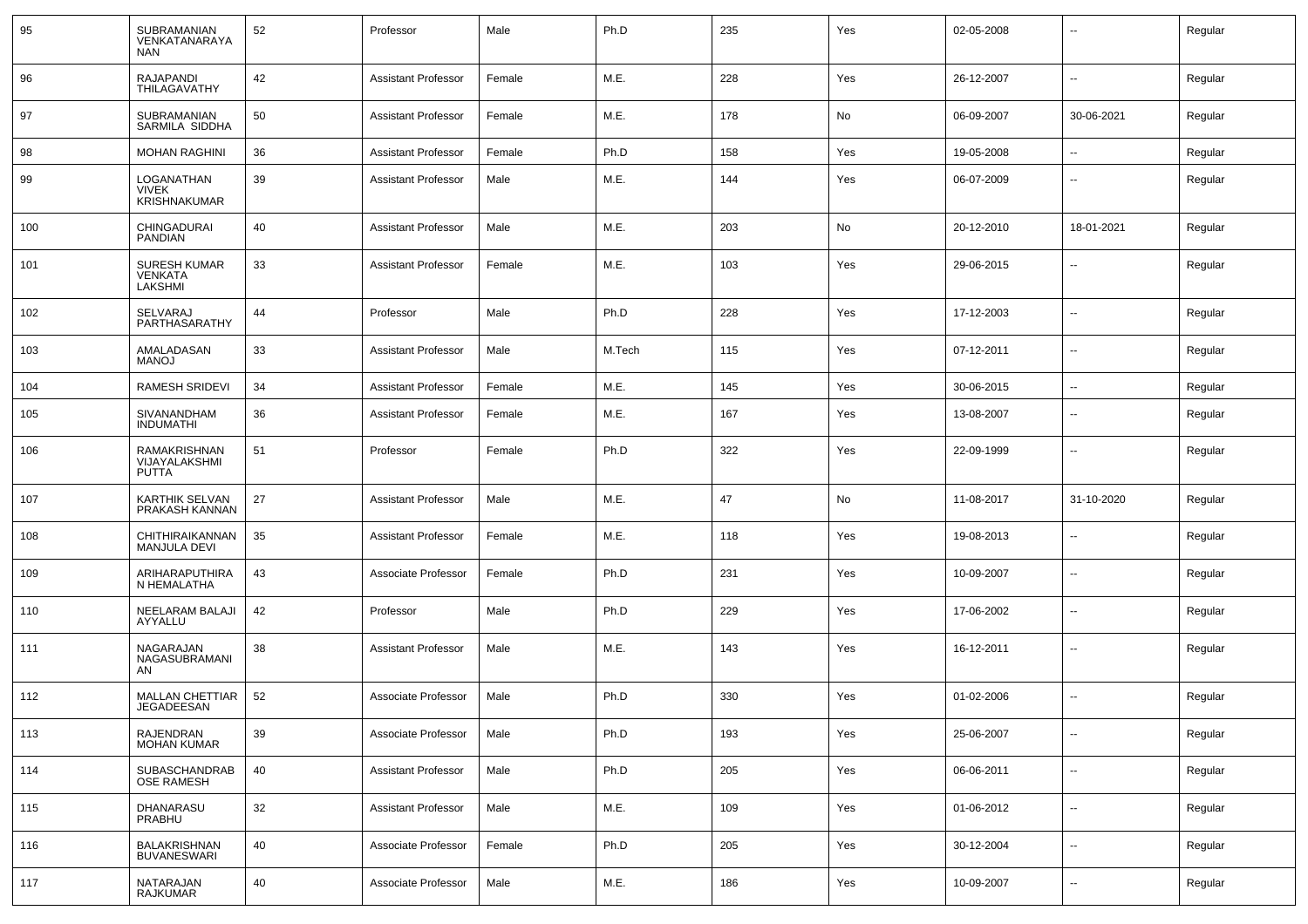| 118 | DHARMAPILLAI<br><b>PRAVIN KUMAR</b>                        | 39 | Associate Professor        | Male   | M.E.       | 191 | Yes | 10-08-2005 | $\overline{\phantom{a}}$ | Regular |
|-----|------------------------------------------------------------|----|----------------------------|--------|------------|-----|-----|------------|--------------------------|---------|
| 119 | VELLAISAMY<br>ARAVINDA RAJAN                               | 34 | <b>Assistant Professor</b> | Male   | M.E.       | 131 | Yes | 20-12-2010 | ⊷.                       | Regular |
| 120 | DHANAGOPALAN<br>PRADEEP KANNAN                             | 44 | Professor                  | Male   | Ph.D       | 238 | Yes | 17-06-2002 | ⊷.                       | Regular |
| 121 | SOMASUNDARAM<br>VENKATESAN                                 | 52 | Professor                  | Male   | Ph.D       | 341 | Yes | 09-06-2000 | $\overline{\phantom{a}}$ | Regular |
| 122 | VIJAYAREGUNATH<br>AN SINDHU                                | 34 | <b>Assistant Professor</b> | Female | M.E.       | 100 | Yes | 26-06-2015 | ⊷.                       | Regular |
| 123 | RAVIN NARESH<br>SOTTALU                                    | 54 | Associate Professor        | Male   | M.E.       | 324 | Yes | 22-03-2004 | ⊷.                       | Regular |
| 124 | SURULI SUBBU<br>SELVAKUMAR                                 | 43 | <b>Assistant Professor</b> | Male   | M.E.       | 178 | Yes | 01-06-2012 | ⊷.                       | Regular |
| 125 | GAUTAM<br><b>JEYAPRAKASH</b><br>NARAYANAN                  | 29 | <b>Assistant Professor</b> | Male   | M.E.       | 60  | Yes | 03-01-2017 | ⊷.                       | Regular |
| 126 | J K THULASIMANI<br><b>SUBASHINI</b>                        | 51 | Professor                  | Female | Ph.D       | 311 | Yes | 19-08-1996 | --                       | Regular |
| 127 | MUTHIRULANDI<br>DEVARAJAN                                  | 55 | Professor                  | Male   | Ph.D       | 338 | No  | 02-01-2015 | 30-09-2020               | Regular |
| 128 | RAMANUJAM<br>SELVARANI                                     | 41 | Associate Professor        | Female | Ph.D       | 217 | Yes | 23-06-2008 | --                       | Regular |
| 129 | SHANMUGAVELU<br>SABARINATHAN                               | 42 | <b>Assistant Professor</b> | Male   | Ph.D       | 145 | Yes | 23-06-2017 | $\overline{\phantom{a}}$ | Regular |
| 130 | RAMASAMY<br>KALAISELVI                                     | 43 | <b>Assistant Professor</b> | Female | M. Phil    | 187 | Yes | 06-07-2009 | $\overline{\phantom{a}}$ | Regular |
| 131 | MICHAEL SELVAN<br>JANSI SELVA RANI                         | 43 | <b>Assistant Professor</b> | Female | M. Phil    | 172 | Yes | 24-06-2013 | $\overline{\phantom{a}}$ | Regular |
| 132 | GANESAN<br>PUSHPARAJAN                                     | 36 | <b>Assistant Professor</b> | Male   | M. Phil    | 91  | Yes | 03-08-2015 | $\overline{\phantom{a}}$ | Regular |
| 133 | <b>BASKARAN</b><br>KANNAN                                  | 27 | <b>Assistant Professor</b> | Male   | M. Phil    | 49  | Yes | 29-06-2017 | $\overline{\phantom{a}}$ | Regular |
| 134 | <b>MURUGAN</b><br><b>JEYALAKSHMI</b>                       | 40 | <b>Assistant Professor</b> | Female | M. Phil    | 47  | Yes | 07-08-2017 | $\overline{\phantom{a}}$ | Regular |
| 135 | PARAMASIVAN<br>GANESH BABU                                 | 46 | <b>Assistant Professor</b> | Male   | <b>MCA</b> | 274 | Yes | 23-06-2008 | $\overline{\phantom{a}}$ | Regular |
| 136 | NFFI AMFGAM<br>VENKATACHALAP<br>ATHY<br><b>KARTHIKEYAN</b> | 54 | Associate Professor        | Male   | M. Phil    | 262 | Yes | 16-09-1999 |                          | Regular |
| 137 | <b>NAMBI</b><br>RAMACHARY<br>RAMANUJAM                     | 56 | Associate Professor        | Male   | Ph.D       | 355 | Yes | 01-07-1998 | $\sim$                   | Regular |
| 138 | RAJARATHINAM<br>GEETHA                                     | 42 | Associate Professor        | Female | Ph.D       | 131 | Yes | 17-08-2012 | $\sim$                   | Regular |
| 139 | MUTHURAMALING<br>AM MANJULA DEVI                           | 41 | <b>Assistant Professor</b> | Female | M. Phil    | 191 | Yes | 02-01-2014 | н.                       | Regular |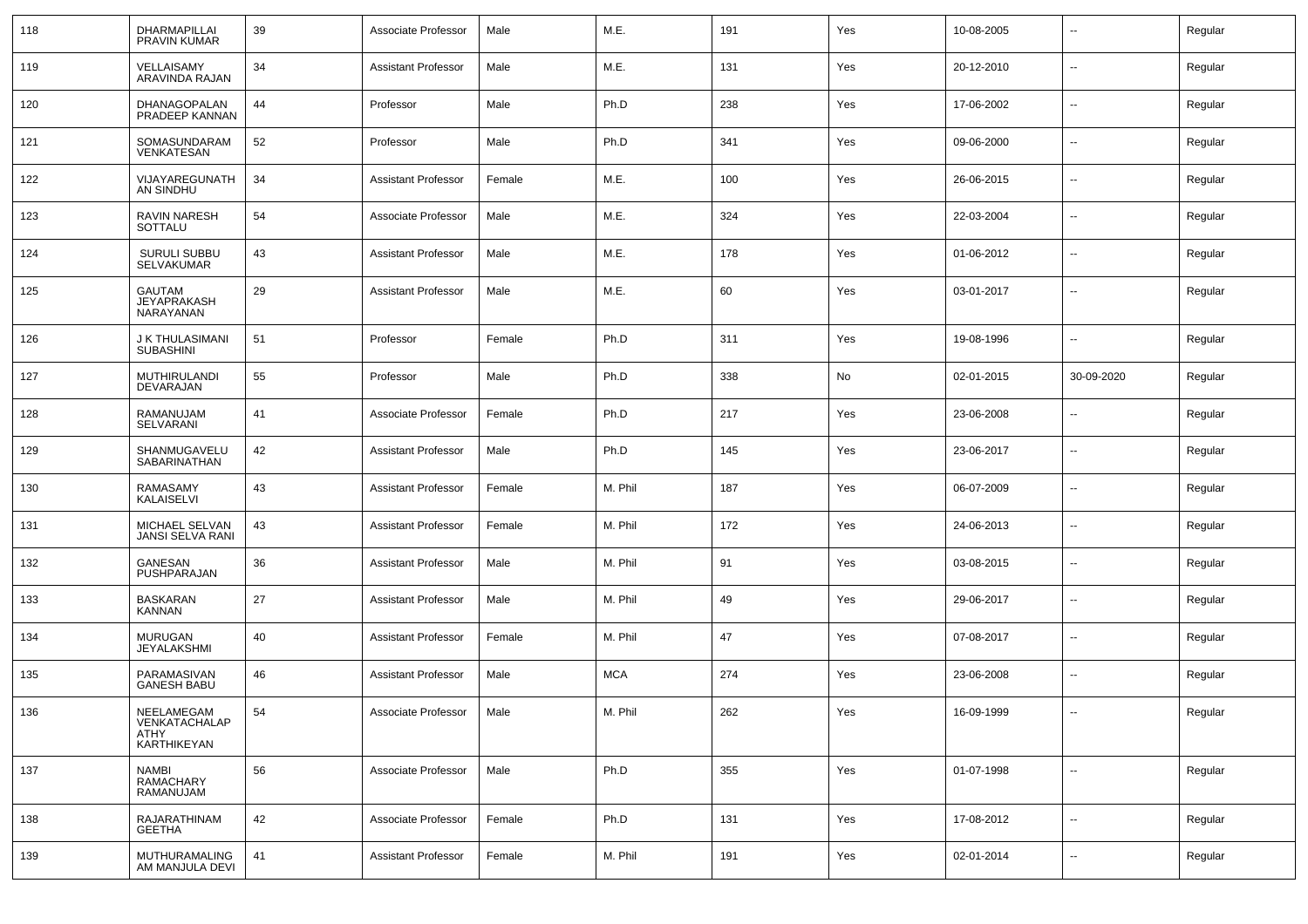| 140 | KARUPPIAH<br><b>POOVENDRAN</b>                               | 39 | <b>Assistant Professor</b> | Male   | M. Phil | 200          | Yes | 09-09-2015 | $\overline{\phantom{a}}$ | Regular |
|-----|--------------------------------------------------------------|----|----------------------------|--------|---------|--------------|-----|------------|--------------------------|---------|
| 141 | <b>OBULA</b><br>DWARAKANATH<br><b>SHAKILA</b>                | 55 | Associate Professor        | Female | M. Phil | 333          | Yes | 14-10-1994 | $\overline{\phantom{a}}$ | Regular |
| 142 | <b>GUJULUVA</b><br>JEYARAMAN<br>DEEPARANI                    | 46 | Associate Professor        | Female | Ph.D    | 252          | Yes | 03-11-2008 | --                       | Regular |
| 143 | <b>THIRUKONDA</b><br><b>DESIKACHARY</b><br><b>KISHORILAL</b> | 38 | <b>Assistant Professor</b> | Male   | M. Phil | 132          | Yes | 15-06-2011 | $\overline{\phantom{a}}$ | Regular |
| 144 | <b>ETTAIAH</b><br>RAJALAKSHMI                                | 34 | <b>Assistant Professor</b> | Female | M. Phil | 133          | No  | 22-02-2013 | 31-12-2020               | Regular |
| 145 | <b>KARUPPIAH</b><br>AYYAM PANDI                              | 36 | <b>Assistant Professor</b> | Male   | M. Phil | 103          | Yes | 17-06-2013 | -−                       | Regular |
| 146 | SEENIRAJ SOBIYA                                              | 30 | <b>Assistant Professor</b> | Female | M. Phil | 35           | Yes | 13-08-2018 | $\overline{\phantom{a}}$ | Regular |
| 147 | ALAGARSAMY<br>RAVIEKKUMAR                                    | 58 | Professor                  | Male   | Ph.D    | 258          | Yes | 04-10-2000 | $\overline{\phantom{a}}$ | Regular |
| 148 | <b>SATHIYA</b><br><b>MOORTHY</b><br><b>KARTHICK KUMAR</b>    | 35 | <b>Assistant Professor</b> | Male   | M. Phil | 138          | Yes | 01-07-2013 | $\overline{\phantom{a}}$ | Regular |
| 149 | <b>JESMOND</b><br><b>MASCRENHAS</b><br><b>BIMALROY</b>       | 30 | <b>Assistant Professor</b> | Male   | M. Phil | 42           | No  | 22-01-2018 | 30-04-2020               | Regular |
| 150 | <b>KARUPPIAH</b><br>SARANGAN                                 | 26 | <b>Assistant Professor</b> | Male   | M. Phil | 35           | Yes | 01-08-2018 | $\overline{\phantom{a}}$ | Regular |
| 151 | ANANTH<br>VELUCHAMY                                          | 37 | <b>Assistant Professor</b> | Male   | M. Phil | 123          | Yes | 03-06-2019 | --                       | Regular |
| 152 | <b>NANCY FEMILA</b><br><b>MICHAEL</b>                        | 38 | <b>Assistant Professor</b> | Female | M. Phil | 162          | Yes | 10-06-2019 | --                       | Regular |
| 153 | SATHYABAMA<br>KARUPPAIAH                                     | 37 | <b>Assistant Professor</b> | Female | M. Phil | 140          | Yes | 17-06-2019 | --                       | Regular |
| 154 | CHANDRASEKARA<br>N HEMESH<br><b>RENGAN</b>                   | 42 | <b>Assistant Professor</b> | Male   | M.E.    | 96           | Yes | 23-05-2012 | --                       | Regular |
| 155 | SHAHJAHAN<br>MOHAMEDJAMEEN                                   | 30 | <b>Assistant Professor</b> | Male   | M.E.    | 72           | No  | 01-07-2015 | 31-12-2020               | Regular |
| 156 | RAJENDRAN<br><b>SUSILA</b>                                   | 39 | <b>Assistant Professor</b> | Female | M. Phil | 78           | Yes | 03-02-2020 | ⊷.                       | Regular |
| 157 | R S KARTHICK<br><b>KUMAR</b>                                 | 35 | <b>Assistant Professor</b> | Male   | M. Phil | 50           | Yes | 24-01-2020 | $\overline{\phantom{a}}$ | Regular |
| 158 | RAMESH KUMAR<br>THANGASANKARA<br>N                           | 27 | <b>Assistant Professor</b> | Male   | M.E.    | 37           | Yes | 01-10-2020 | $\sim$                   | Regular |
| 159 | SAMPATH<br>SANGAMITHRA                                       | 23 | <b>Assistant Professor</b> | Female | M.E.    | $\mathbf{3}$ | Yes | 09-04-2021 | $\sim$                   | Regular |
| 160 | SAMDANIEL<br>JENIBA                                          | 31 | <b>Assistant Professor</b> | Female | M.E.    | 96           | Yes | 25-01-2021 | $\sim$                   | Regular |
| 161 | KANAPATHI VIMAL                                              | 40 | <b>Assistant Professor</b> | Male   | M.E.    | 112          | Yes | 08-03-2021 | $\sim$                   | Regular |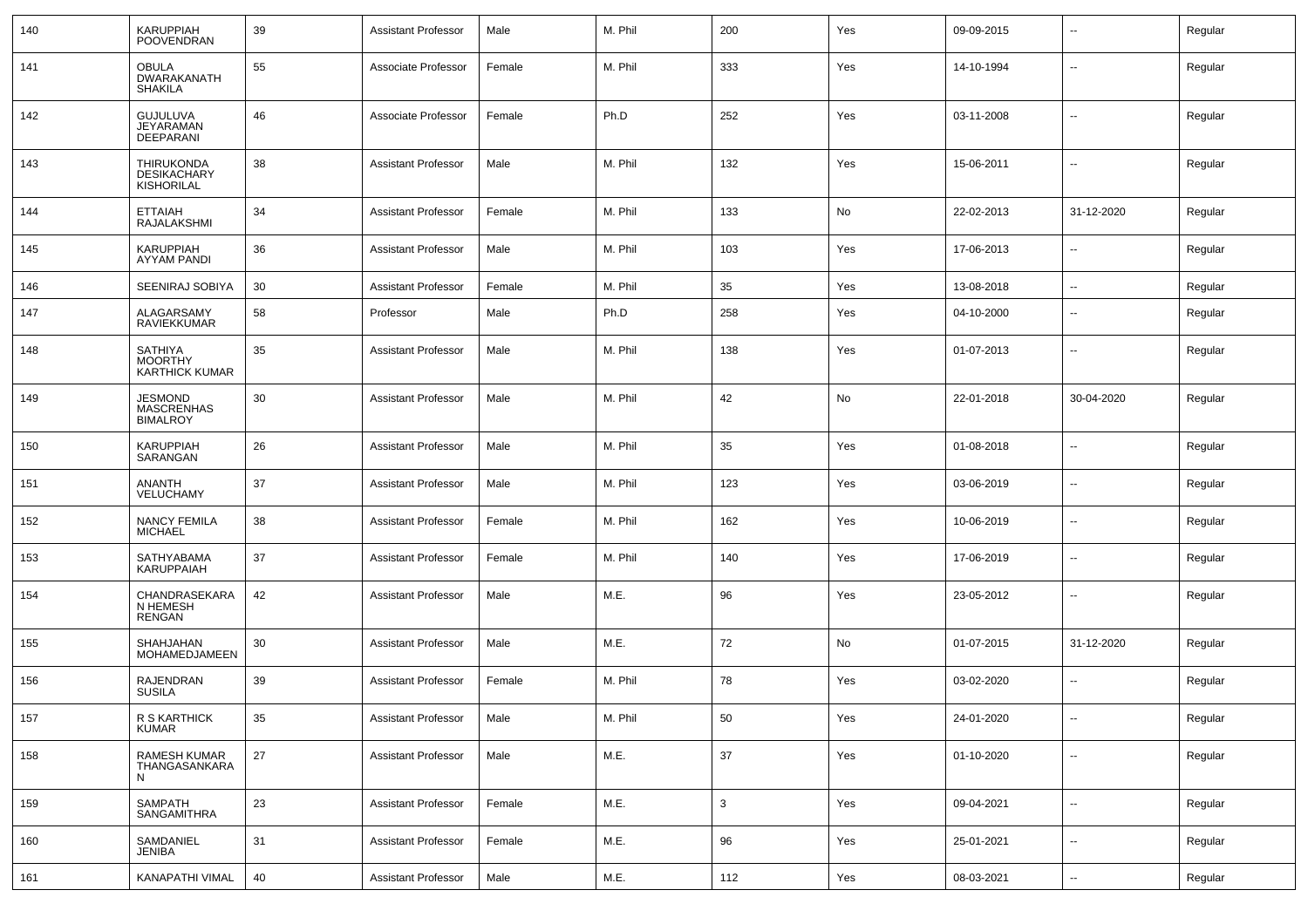| 162 | NETUNCHELIYAN<br>MUTHAMIL SELVI | int Professo | Female | <b>N</b><br>. ــا ۱۷۱۰ | $\lambda$ | 09-04-2021 | Regula. |
|-----|---------------------------------|--------------|--------|------------------------|-----------|------------|---------|
|     |                                 |              |        |                        |           |            |         |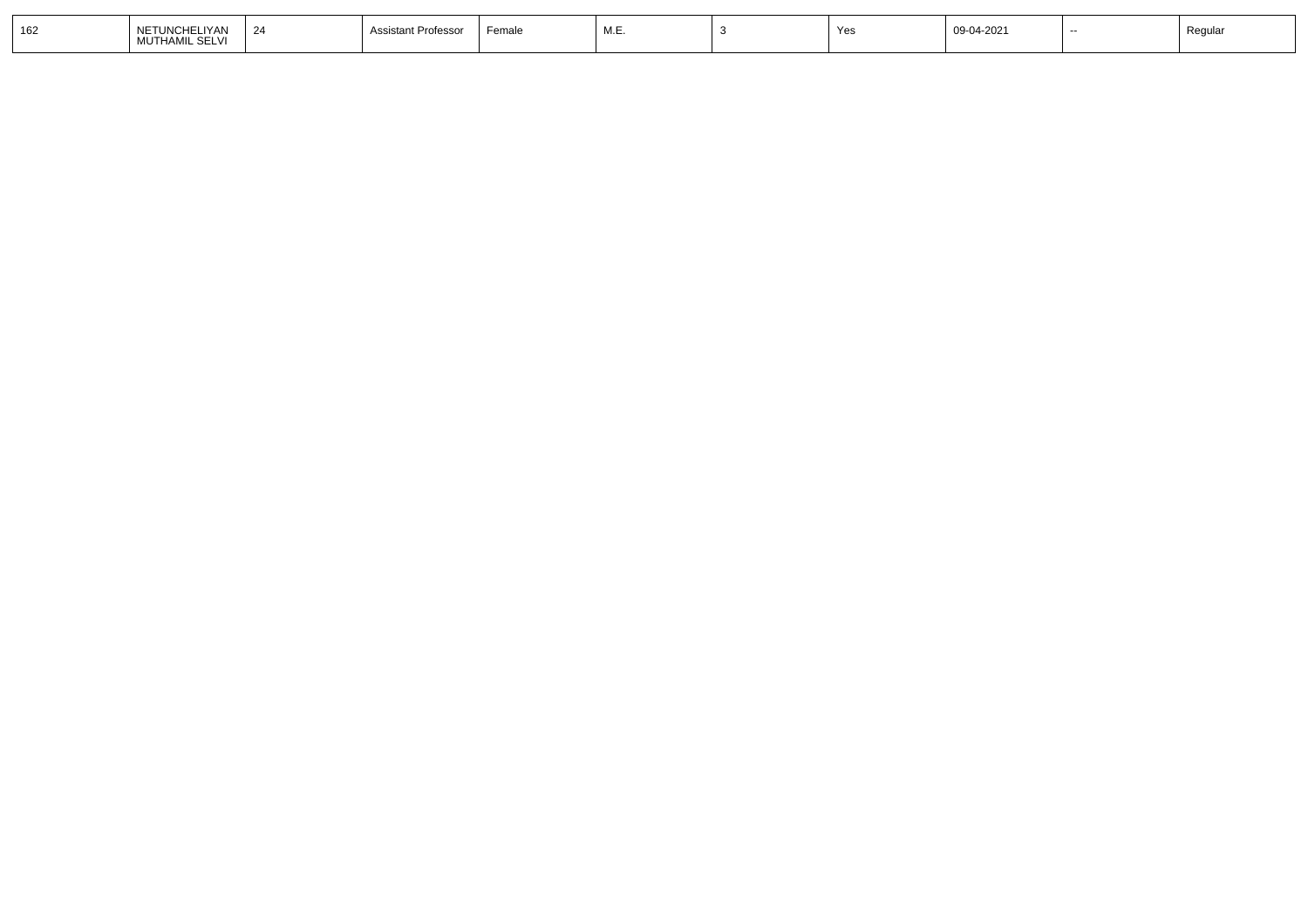# **National Institutional Ranking FrameworkMinistry of Education Government of IndiaWelcome to Data Capturing System: MANAGEMENT**

# **Submitted Institute Data for NIRF'2022'**

Institute Name: K. L. N. College of Engineering [IR-M-C-26785]

### **Sanctioned (Approved) Intake**

| <b>Academic Year</b>   |         |         |         |         |         |         |
|------------------------|---------|---------|---------|---------|---------|---------|
|                        | 2020-21 | 2019-20 | 2018-19 | 2017-18 | 2016-17 | 2015-16 |
| PG [2 Year Program(s)] | 60      |         |         |         |         |         |

#### **Total Actual Student Strength (Program(s) Offered by Your Institution)**

| (All programs<br>of all years) | No. of Male<br><b>Students</b> | No. of Female<br><b>Students</b> | <b>Total Students</b> | <b>Within State</b><br>(Including male<br>& female) | <b>Outside State</b><br>(Including male<br>& female) | <b>Outside</b><br>Country<br>(Including male<br>& female) | Economically<br><b>Backward</b><br>(Including male<br>& female) | Socially<br>Challenged<br>$(SC+ST+OBC)$<br>Including male<br>& female) | No. of students<br>receiving full<br>tuition fee<br>reimbursement<br>from the State<br>and Central<br>Government | No. of students<br>receiving full<br>tuition fee<br>reimbursement<br>from Institution<br><b>Funds</b> | No. of students<br>receiving full<br>tuition fee<br>reimbursement<br>from the Private<br><b>Bodies</b> | No. of students<br>who are not<br>receiving full<br>tuition fee<br>reimbursement |
|--------------------------------|--------------------------------|----------------------------------|-----------------------|-----------------------------------------------------|------------------------------------------------------|-----------------------------------------------------------|-----------------------------------------------------------------|------------------------------------------------------------------------|------------------------------------------------------------------------------------------------------------------|-------------------------------------------------------------------------------------------------------|--------------------------------------------------------------------------------------------------------|----------------------------------------------------------------------------------|
| PG [2 Year<br>Program(s)]      | 55                             | 20                               | 75                    |                                                     |                                                      |                                                           |                                                                 | 74                                                                     |                                                                                                                  |                                                                                                       |                                                                                                        | 73                                                                               |

### **Placement & Higher Studies**

### **PG [2 Years Program(s)]: Placement & higher studies for previous 3 years**

| <b>Academic Year</b> | No. of first year<br>students intake in the<br>year | No. of first vear<br>students admitted in<br>the year | <b>Academic Year</b> | No. of students graduating in minimum<br>stipulated time | No. of students<br>placed | Median salary of<br>placed<br>graduates(Amount in<br><b>Rs.)</b> | No. of students<br>selected for Higher<br><b>Studies</b> |
|----------------------|-----------------------------------------------------|-------------------------------------------------------|----------------------|----------------------------------------------------------|---------------------------|------------------------------------------------------------------|----------------------------------------------------------|
| 2017-18              | 60                                                  | -48                                                   | 2018-19              | 45                                                       | 32                        | 180000(One Lakh<br>Eighty Thousand)                              | 0                                                        |
| 2018-19              | 60                                                  | 57                                                    | 2019-20              | -49                                                      | 26                        | 225000 Two Lakhs<br>twenty five thousand)                        | 0                                                        |
| 2019-20              | 60                                                  | 50                                                    | 2020-21              | 36                                                       | 12                        | 200000(Two Lakhs)                                                | 0                                                        |

#### **Ph.D Student Details**

| Ph.D (Student pursuing doctoral program till 2020-21 Students admitted in the academic year 2020-21 should not be entered here.) |         |         |         |  |  |  |
|----------------------------------------------------------------------------------------------------------------------------------|---------|---------|---------|--|--|--|
| <b>Total Students</b>                                                                                                            |         |         |         |  |  |  |
| Full Time                                                                                                                        |         |         |         |  |  |  |
| Part Time                                                                                                                        |         |         |         |  |  |  |
| No. of Ph.D students graduated (including Integrated Ph.D)                                                                       |         |         |         |  |  |  |
|                                                                                                                                  | 2020-21 | 2019-20 | 2018-19 |  |  |  |
| Full Time                                                                                                                        |         |         |         |  |  |  |
| Part Time                                                                                                                        |         |         |         |  |  |  |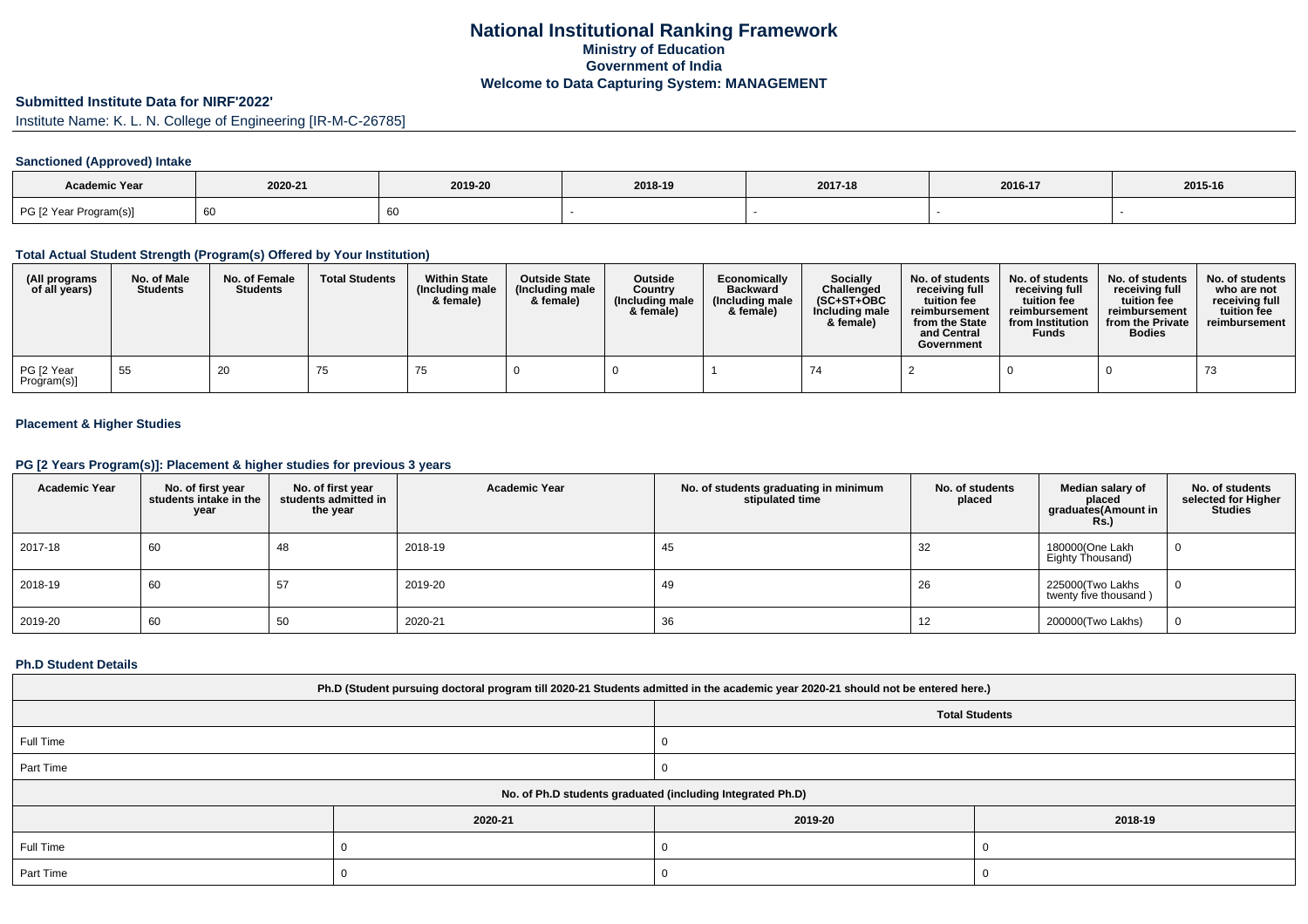#### **Financial Resources: Utilised Amount for the Capital expenditure for previous 3 years**

| 2020-21<br><b>Academic Year</b>                                                                                                                                                              |                                                                                                      | 2019-20                                                                 | 2018-19                                                             |  |  |  |  |  |
|----------------------------------------------------------------------------------------------------------------------------------------------------------------------------------------------|------------------------------------------------------------------------------------------------------|-------------------------------------------------------------------------|---------------------------------------------------------------------|--|--|--|--|--|
| <b>Utilised Amount</b>                                                                                                                                                                       |                                                                                                      | <b>Utilised Amount</b>                                                  | <b>Utilised Amount</b>                                              |  |  |  |  |  |
|                                                                                                                                                                                              | Annual Capital Expenditure on Academic Activities and Resources (excluding expenditure on buildings) |                                                                         |                                                                     |  |  |  |  |  |
| Library (Books, Journals and e-Resources only)                                                                                                                                               | 67522 (SIXTY SEVEN THOUSAND FIVE HUNDRED<br>TWENTY TWO)                                              | 135772 (ONE LAKH THIRTY FIVE THOUSAND SEVEN<br>HUNDRED AND SEVENTY TWO) | 130224 (ONE LAKH THIRTY THOUSADN TWO HUNDRED<br><b>TWENTY FOUR)</b> |  |  |  |  |  |
| Expenditure on setting up/upgradation of laboratory                                                                                                                                          | 0 (ZERO)                                                                                             | 18969 (EIGHTEEN THOUSAND NINE HUNDRED SIXTY<br>NINE)                    | 12744 (TWELVE THOUSAND SEVEN HUNDRED FOURTY<br>FOUR)                |  |  |  |  |  |
| $0$ (ZERO)<br>Other expenditure on creation of Capital Assets (For setting up<br>classrooms, seminar hall, conference hall, library excluding<br>expenditure on Land , Building, Roads etc.) |                                                                                                      | $0$ (ZERO)                                                              | 0 (ZERO)                                                            |  |  |  |  |  |

# **Financial Resources: Utilised Amount for the Operational expenditure for previous 3 years**

| 2020-21<br><b>Academic Year</b>                                                                                                                                                                |                                                                                                                                              | 2019-20                | 2018-19                                                                       |  |  |  |  |  |
|------------------------------------------------------------------------------------------------------------------------------------------------------------------------------------------------|----------------------------------------------------------------------------------------------------------------------------------------------|------------------------|-------------------------------------------------------------------------------|--|--|--|--|--|
|                                                                                                                                                                                                | <b>Utilised Amount</b>                                                                                                                       | <b>Utilised Amount</b> | <b>Utilised Amount</b>                                                        |  |  |  |  |  |
| <b>Annual Operational Expenditure</b>                                                                                                                                                          |                                                                                                                                              |                        |                                                                               |  |  |  |  |  |
| Salaries (Teaching and Non Teaching staff)                                                                                                                                                     | 4335336 (FOURTY THREE LAKH THIRTY FIVE THOUSAND<br>3700116 (THIRTY SEVEN LAKH ONE HUNDRED AND<br><b>SIXTEEN</b><br>THREE HUNDRED THIRTY SIX) |                        | 4847736 (FOURTY EIGHT LAKH FOURTY SEVEN<br>THOUSAND SEVEN HUNDRED THIRTY SIX) |  |  |  |  |  |
| Maintenance of Academic Infrastructure or consumables and<br>other running expenditures(excluding maintenance of hostels<br>and allied services, rent of the building, depreciation cost, etc) | 100000 (ONE LAKH)                                                                                                                            | 400000 (FOUR LAKH)     | 500000 (FIVE LAKH)                                                            |  |  |  |  |  |
| Seminars/Conferences/Workshops                                                                                                                                                                 | $0$ (ZERO)                                                                                                                                   | $0$ (ZERO)             | 50000 (FIFTEEN THOUSAND)                                                      |  |  |  |  |  |

#### **Sponsored Research Details**

| <b>Financial Year</b>                    | 2020-21 | 2019-20 | 2018-19 |  |
|------------------------------------------|---------|---------|---------|--|
| Total no. of Sponsored Projects          |         |         |         |  |
| Total no. of Funding Agencies            |         |         |         |  |
| Total Amount Received (Amount in Rupees) |         |         |         |  |
| Amount Received in Words                 | Zero    | Zero    | Zero    |  |

### **Consultancy Project Details**

| <b>Financial Year</b>                    | 2020-21                                       | 2019-20                                                   | 2018-19                                   |  |
|------------------------------------------|-----------------------------------------------|-----------------------------------------------------------|-------------------------------------------|--|
| Total no. of Consultancy Projects        |                                               | 10                                                        |                                           |  |
| Total no. of Client Organizations        |                                               |                                                           |                                           |  |
| Total Amount Received (Amount in Rupees) | 69384                                         | 124726                                                    | 76380                                     |  |
| Amount Received in Words                 | SIXTY NINE THOUSAND THREE HUNDRED EIGHTY FOUR | ONE LAKH TWENTY FOUR THOUSAND SEVEN HUNDRED<br>TWENTY SIX | SEVENTY SIX THOUSAND THREE HUNDRED EIGHTY |  |